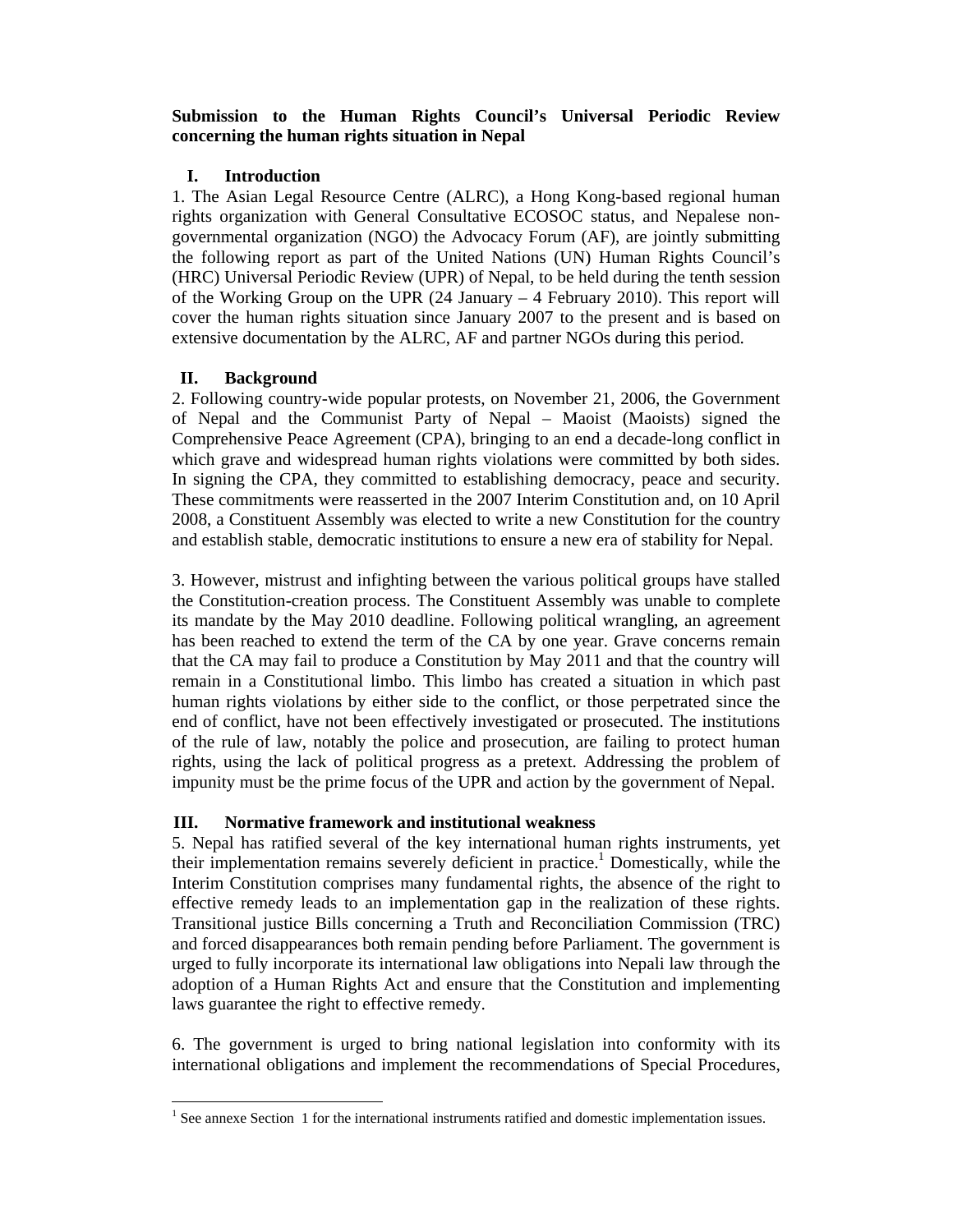Treaty Bodies and the outcomes of the UPR without fail or undue delay. Furthermore, the authorities must implement all relevant findings of the 1990 Mallick Commission and the 2006 Rayamajhi Commission, both of which conducted investigations into the violent repression of democratic popular uprisings, in order to prevent further abuses.

7. Institutional weakness of the criminal justice system, arising from political interference, $2$  corruption, a lack of resources and severe erosion resulting from the decade-long conflict, must be addressed if human rights are to have a chance of being realized in practice. High levels of inefficiency mean that thousands of cases are backlogged at different levels of the court system. Access to justice remains a major problem for many, notably those living in remote areas, far from the country's 75 District Courts. This is further compounded by a weak policing system, in which inadequate financial and human resources and a lack of effective systems of accountability, open the door to corruption, discrimination and abuses of power, as well as deference to powerful elites or institutions such as the Nepal Army or the Young Communist League (YCL).

#### **IV. Transitional injustice and impunity**

8. Nepal's legal framework contains faults and lacuna that enable *de jure* impunity for the perpetrators of human rights violations, for example by failing to criminalize specific abuses.<sup>3</sup> No member of the security forces or the Maoists have been brought to justice before civilian courts for the numerous, gross and widespread human rights violations that took place during the conflict, including torture, rape, extra-judicial killings and enforced disappearances. Nepal's *de facto* and *de jure* impunity ensures that many such violations continue to be perpetrated to date. Delays in establishing the promised system of transitional justice have only led to transitional injustice. A Truth and Reconciliation Commission (TRC) was to be established under the CPA to "investigate those accused of serious violations of human rights and crimes against humanity during the course of the armed conflict and develop an atmosphere for reconciliation in the society."<sup>4</sup> After several failed attempts, the government finally tabled two pending bills to establish a commission of inquiry into disappearances and the TRC in March 2010. However, shortcomings to the disappearances commission bill, for example, include a restrictive six-month limitation to the filing of criminal complaints, and the lack of a reference to crimes against humanity and other international crimes.

9. Impunity is being guaranteed at present by the lack of political will to implement the CPA's provisions concerning the prosecution of past crimes. Despite repeated decisions and orders by Nepal's courts, and the registration of complaints and First Information Reports (FIR), the police continue to refuse to investigate many cases of human rights violations, and the army and Maoists are failing to cooperate with any investigations that are launched or surrender alleged perpetrators to the police and courts. All of the political parties, including the Maoists, have reportedly pressured the police to not investigate cases in order to protect their members. There are no effective independent mechanisms in place to hold perpetrators to account.

<sup>&</sup>lt;sup>2</sup> See the case of the interruption of a court hearing by YCL cadres in annexe Section 2, paras 17-19

 $3$  See annexe Section 1, paras 2-15, for details concerning legal provisions that provide impunity 4 Section 5.2.5, Comprehensive Peace Agreement. November, 2006.

http://www.reliefweb.int/rw/rwb.nsf/db900SID/VBOL-6VSHK8?OpenDocument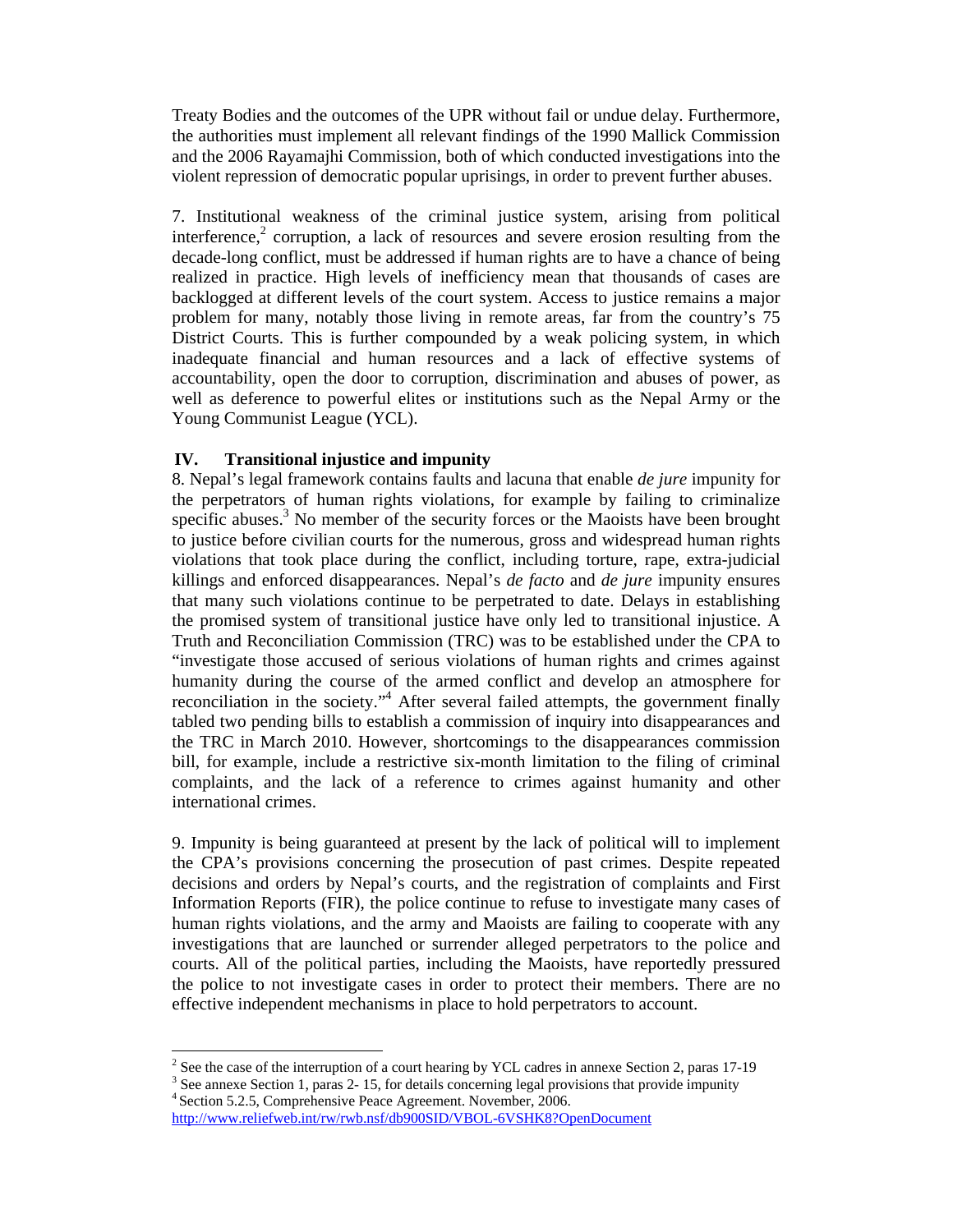10. Nepal Army assurances that army officers responsible for human rights violations will be excluded from United Nations peacekeeping duties or from being promoted have proven meaningless. The army command has nominated for promotion several officers suspected of being responsible for grave human rights violations, including General Toran Bahadur Singh, who was in command of the  $10<sup>th</sup>$  Brigade at the time that one of its battalions was involved in the illegal detention, torture and disappearance of at least 49 detainees at the Maharajgunj army camp in Kathmandu in late 2003. Among the Maoists elected to the Constituent Assembly are alleged perpetrators of human rights abuses who are under police investigation.

11. In the high-profile case of the rape and torture to death while in army custody of 15-year-old Maina Sunuwar<sup>5</sup> in February 2004, the authorities have filed charges, after sustained campaigning by human rights advocates and a Supreme Court ruling in September 2007 stating that the case should be dealt with in a civilian court. The police and public prosecutor identified four army officers as suspects and murder charges were brought *in absentia.* Despite the issuing of arrest warrants, the police have not arrested the suspects. One of the suspects, Niranjan Basnet (who has recently been promoted from Captain to Major), was deployed to a UN peacekeeping mission. However, since the UN repatriated him in December 2009, the Nepal Army has refused to hand him over to the police, despite orders from the Prime Minister.

#### **V. Priority human rights issues to be considered under the UPR**

12. **Break-down of the rule of law and increased insecurity:** Despite the end of the conflict, security remains fragile in Nepal, notably in the Tarai (plains) region. Home Minister Bhim Rhawal stated on July 31, 2009 that there were 109 armed outfits operating in the country. That month, the government launched the Special Security Program (SSP) to curb the violent, criminal activities of such groups. There are allegations of increased torture and extra-judicial killings related to the SSP, however.

13. **Forced disappearances:** Prior to the signing of the CPA, Nepal had had the highest reported number of cases of forced disappearances in the world. Since the CPA and the establishment of an office of the OHCHR in Nepal, the number of new cases dropped dramatically. However, the fate of many disappeared remains unknown and impunity continues for those responsible. Under the CPA, the authorities were to establish the fate of the disappeared within 60 days. The fates of 1,311 persons still remain unknown, according to the ICRC. The government is urged to ratify the International Convention for the Protection of All Persons from Enforced Disappearance, criminalize disappearance and investigate all cases thereof, locating victims, punishing perpetrators and providing adequate reparation to the victims or their relatives.

14. **Torture:** The Special Rapporteur on Torture stated that torture was "systematically practised" following a visit to Nepal in 2005.<sup>6</sup> However, since the end of the conflict in April 2006, the use of torture by the security forces and the Maoists has been reduced. However, its use remains widespread, especially by the police and concerning certain categories of detainees, such as juveniles, members of minority ethnic groups and the lower castes.<sup>7</sup> Most of the recommendations made by the

 $<sup>5</sup>$  See further details concerning the case of Maina Sunuwar in annexe Section 3, paras 25-28</sup>

<sup>&</sup>lt;sup>6</sup> Mission Report by the Special Rapporteur on torture, E/CN.4/2006/6/Add.5, paras. 17, 25 and 31

<sup>7</sup> See annexe Section 3, paras 20-48 concerning torture, including torture of children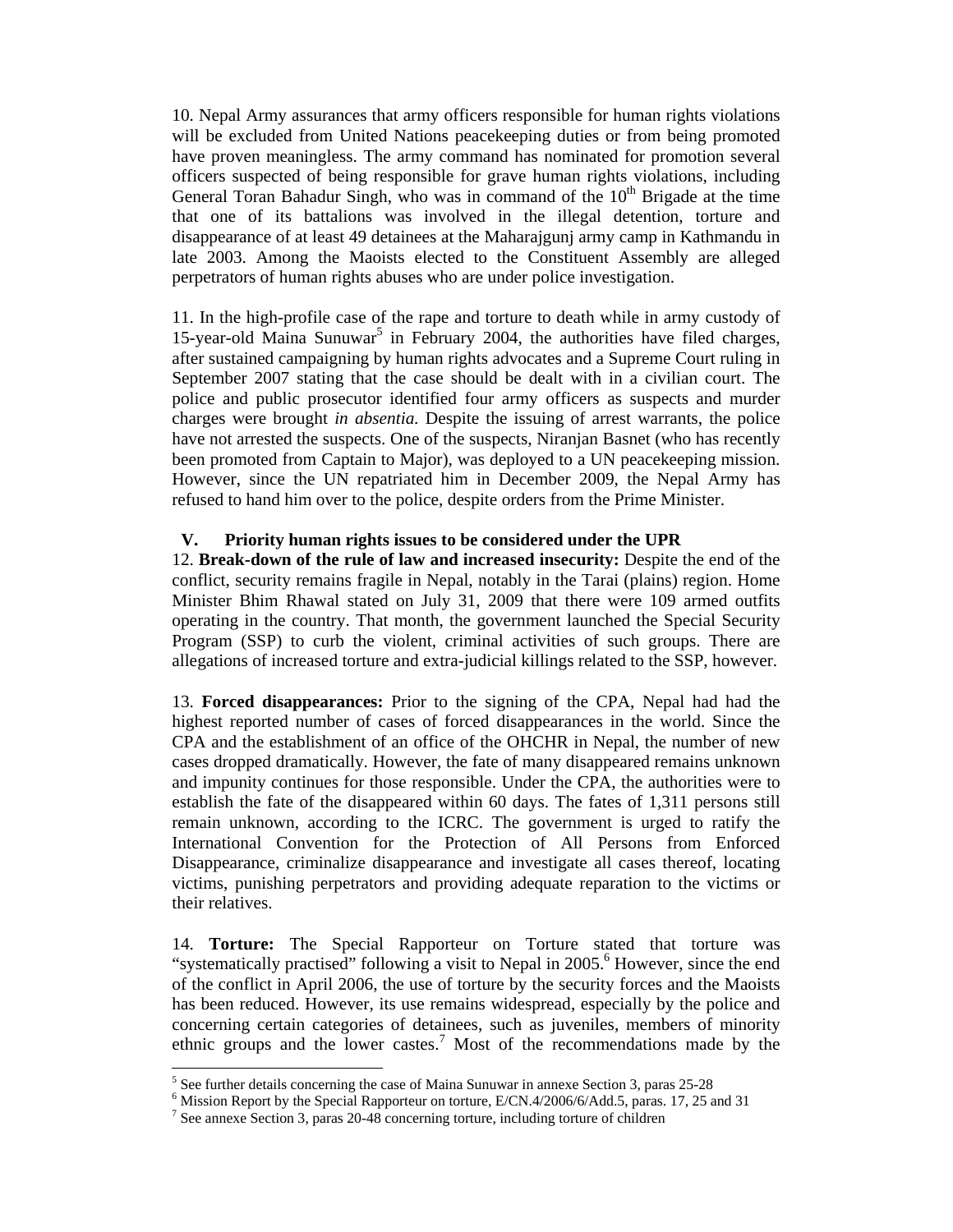Special Rapporteur on Torture have not been implemented, as was noted in his two follow-up reports.<sup>8</sup>

15. Despite ratifying the Convention against Torture in 1991 and a 2006 Supreme Court ruling ordering the government to criminalize torture, this has still not been done. Article 26(2) of the 2007 Interim Constitution prohibits torture and calls for it to be punished under law. The 1996 Torture Compensation Act (TCA), under which victims can file a civil claim, is flawed and ineffective, as its definition of torture is not in line with the CAT, it does not provide for independent investigations and includes a 35 day time limitation for the filing of cases. $9$ 

16. There is no systematic monitoring of places of detention. The government must immediately ratify the Optional Protocol to the Convention against Torture, putting in place a mechanism for independent monitoring of all places of detention. Although the National Human Rights Commission is mandated to carry out visits, it has failed to do so to an acceptable level in the period in question here. Advocacy Forum has developed a programme of regular visits to 67 places of detention in 20 districts in Nepal. From June 2008 to the end of May 2009, Advocacy Forum interviewed over 4000 detainees, of which 19.5% claimed to have been tortured. Shockingly, children are being tortured more frequently than adults. Among the juveniles interviewed, 25% percent claimed they had been tortured in detention.<sup>10</sup>

17. **Extra-judicial killings:** During the conflict, thousands of people suspected of being members or sympathisers of the Maoists were executed extra-judicially by the security forces. Hundreds of people suspected of being "enemies of the revolution" were killed by the Maoists. Ongoing political and criminal violence in Nepal's southern Tarai region since early 2007 has seen the re-emergence of so-called "encounter" killings by the Nepal Police and Armed Police Force (APF). Between February and October 2009, Advocacy Forum recorded 12 cases of alleged extrajudicial executions in the Tarai region involving 15 victims, mostly by the police. Two cases involved members of the APF. Each of these killings is presented by the security forces as resulting from "encounters" between the police and the alleged members of armed groups. However, there is no indication that members of the police or army were killed or injured in any of these incidents.<sup>11</sup> Killings during the violent repression of popular uprisings in April 2006 and protests in the Tarai in early 2007 have not been effectively investigated or led to the prosecution of those responsible.

18. Extra-judicial killings by security forces continued to occur in 2010, with several reported cases, including for example the Bardiya National Park army killing of three Dalit women in March 2010.<sup>12</sup> Despite the recommendations of the various commissions formed to investigate the killings and strong pressure from civil society organizations, the army refuses to meaningfully comply with the police investigations into the killings. So far, no army personnel have been held accountable for the brutal killing of the three women. The refusal to cooperate with the police investigation is

<sup>&</sup>lt;sup>8</sup> Follow-up to the recommendations of the Special Rapporteur on Torture, A/HRC/4/33/Add.2 and A/HRC/7/3/Add.2

<sup>&</sup>lt;sup>9</sup> See further details about the TCA in annexe Section 3, paras 21-22

<sup>&</sup>lt;sup>10</sup> See further details about the torture of children in annexe Section 3, paras 44-47

<sup>&</sup>lt;sup>11</sup> See further concerning cases of extra-judicial killings in annexe Section 4, paras 49-57

<sup>&</sup>lt;sup>12</sup> See details of the Bardiya National Park army killings in annexe Section 4, paras 53-57